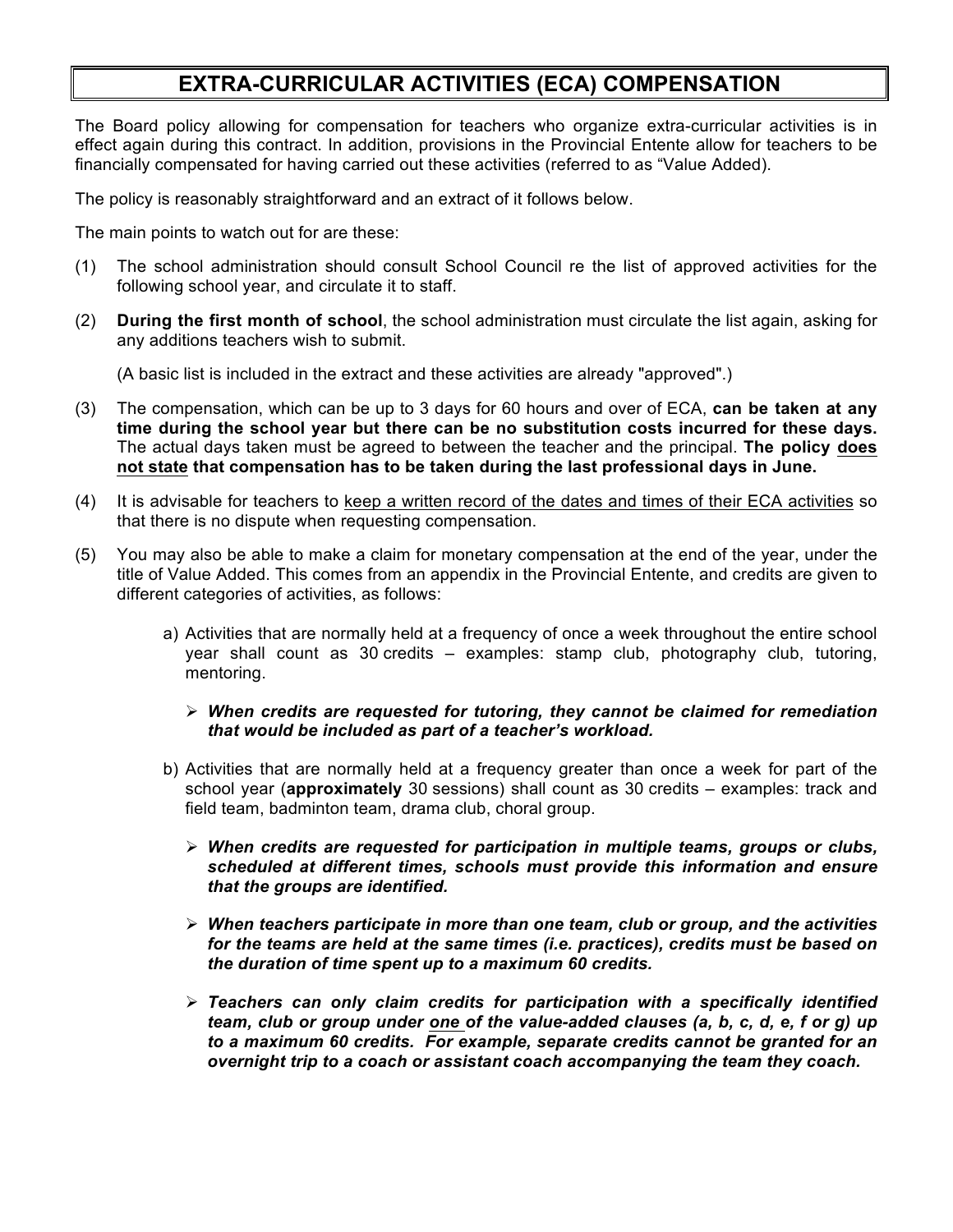- c) Activities that are normally held at a frequency greater than once a week throughout the entire school year shall count as 60 credits – examples: judo club, gymnastics club, swimming club.
	- Ø *When teachers participate in more than one such activity, and the activities are held at the same times, credits must be based on the duration of time spent up to a maximum 60 credits.*
- d) Major activities including, among others, a school band, senior football team, senior basketball team, annual revue that are held frequently for part of the school year (approximately 60 sessions) shall count as **60 credits for the person in charge** (head coach, band leader, etc.). These activities shall count as **45 credits for regular assistants**.
	- Ø *There can only be one person in charge claiming 60 credits for this activity.*
- e) Supervision of an intramural program shall count as one credit per session provided that each session lasts **at least 30 minutes** – examples: afternoon skating, school choir. **A maximum of 60 credits** may be granted per teacher for any one activity.
	- Ø *Max 1 credit per session 30 minutes +. When credits are earned for participation in multiple grade levels scheduled at different times, relevant details must be provided*.
	- Ø *When teachers participate in more than one such activity, and the activities are held at the same times (i.e. junior and senior school choir), credits must be based on the duration of time spent up to a maximum 60 credits.*
- f) Other extracurricular activities shall be recognized at the rate of one credit per session provided that each session lasts at least 30 minutes. A maximum of 60 credits may be granted per teacher for any one activity.
	- Ø *Max 1 credit per session of 30 minutes +. The activities performed by teachers must include the participation of students*.
	- $\triangleright$  The teacher in charge of the planning for a major trip (fundraising, meetings with *students, etc.).*
- g) As regards the maximums prescribed in subparagraph d), teachers accompanying students on overnight educational outings, which are approved by the board according to its policies, shall obtain 10 credits per night, **up to 30 credits per year**.
	- Ø *Max 30 credits per year per teacher regardless of number of trips per year that teachers take with students.*
- (6) The compensation is based on adding up all the credits claimed by teachers, and by dividing the total amount of money allocated to the EMSB by the MEES. The value of a credit is generally around \$10.